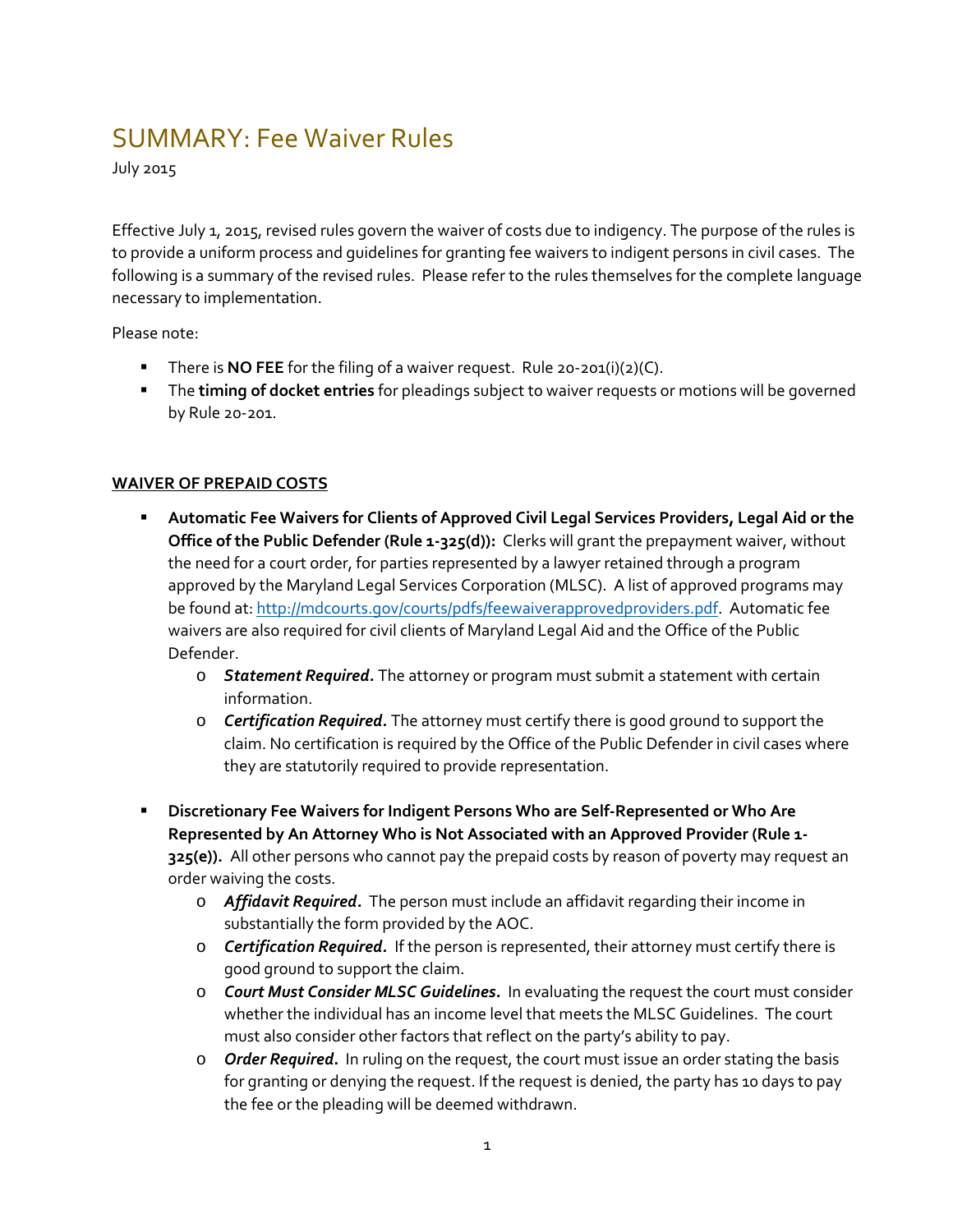## **WAIVER OF FINAL COSTS**

- **Court Awards and Allocates Costs.** Costs should be awarded and allocated as required or permitted by law. Once costs are awarded and allocated, the court may consider a request for a final waiver of costs**. (Rule 1-325(f)(1)).**
- **Discretionary Waiver of Final Costs (Rule 1-325(f)).** At the conclusion of the case, a party may seek a final waiver of open costs, including appearance fees. The party must file a request.
	- o *Affidavit Required.* The person must include an affidavit regarding their income in substantially the form provided by the AOC.
	- o *Supplemental Affidavit Permitted.* If the party was granted a discretionary waiver of the prepaid costs (1-325(e)) and the court has already reviewed their financial status, the party may file a supplemental affidavit noting their continued inability to pay.
	- o *Mandatory Waiver. Domestic Relations & Guardianship Cases.* In these cases, if the court finds the party is unable to pay, the court must grant the waiver. (Rules 2-603 and 10-107).
	- o *Discretionary Waiver – Other Civil Case Types.*In other civil cases types, the waiver is discretionary. The court may grant a final waiver of open costs if the party against whom the costs are assessed is unable to pay for reasons of poverty.

## **WAIVER OF PREPAID APPELLATE COSTS**

There are two types of prepaid appellate costs: 1) those for assembling the record, payable to the lower court; and 2) the appellate court filing fee payable to the court hearing the appeal. New **Rule 1-325.1** provides for a process that addresses the waiver of both types of prepaid appellate costs. The process tracks the automatic and discretionary process used for waiving trial court costs. There is a two-step request process, although both requests are filed in the lower court with the notice of appeal.

- 1. **Request for Waiver of Costs Associated with Assembling the Record.** This is filed in the lower court with the notice of the appeal. This request is decided by the lower court.
- 2. **Request for Waiver of Appellate Court Filing Fee.** This is filed in the lower court with the notice of appeal. This request is transmitted to and decided by the appellate court.
	- a. **Timing & Transmittal Requirements.** The lower court must act on the Request for Waiver of Costs Associated with Assembling the Record within **5 days***,* and transmit the waiver request to the appellate court for a ruling on the waiver of the appellate court filing fee, and a copy of the request and order regarding the waiver of the lower court's prepaid costs. The appellate court must act on the waiver request within **5 days** of receipt.
	- b. **Effect of Denial.** If either court denies the request, in whole or in part, the appellant has **10 days** to pay the outstanding prepaid costs. If timely paid, the appeal shall be deemed to have been filed on the day the request for the waiver was filed in the lower court.